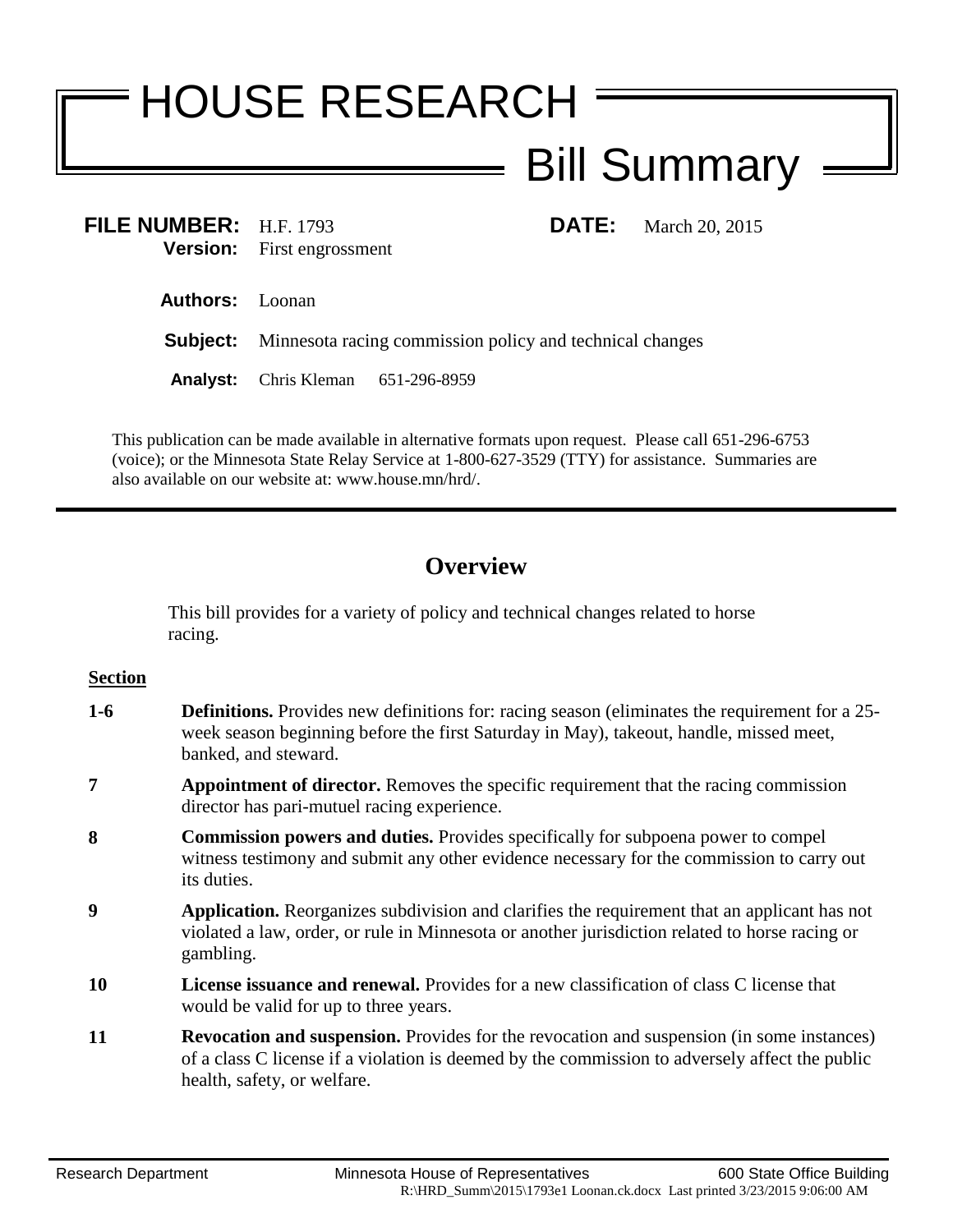#### **Section**

**12 License fees.** Removes the \$100 ceiling on class C licenses. Removes reference to the inclusion of information related to simulcasting.

### **13 Purses**

- Requires a written contract between a licensee and a majority of horsepersons racing a breed that is filed with the commission for setting aside a higher percentage from a pari-mutuel pool for a purse.
- Deletes provisions relating to percentages for simulcasting in and out of season and provides for 37% set-aside. Removes outdated language and provisions related to increasing the set-aside percentage based on increases in the amount of off-season wagering on simulcasts.
- Requires that 5.5% of the takeout from wagering at a licensee's facility should be deposited into the commission's Minnesota breeder's fund.
- Rephrases certain provisions for clarity.
- Removes the provision related to the requirements for on and off-season set-asides on wagering on simulcasts.
- Removes reference to "full-racing card". Provides that breed organizations may agree on the allotment to purses and the breeder's funds from the money set-aside from wagering on simulcasts on out of state races occurring during a mixed meet. Requires the breed organizations to file their agreement with the racing commission. Maintains the proportional distribution scheme to purses and the breeder's funds when there is no filed agreement.
- **14 Simulcasting.** Requires approval of the commission for conducting a race on a separate pool basis.
- **15 Card club revenue.** 
	- Adds language allowing set-asides under section 240.135 to exceed 10% and 14%.
	- Reorganizes the provision regarding the ability for a licensee and horseperson's organization to contract for a different set-aside amount than what is specified in this section.
- **16 Taxes imposed.** Clarifies the tax on the handle with new language.
- **17 Disposition of proceeds; account.** Removes a reference to "full racing card" simulcasts with regard to the distribution of money from simulcasts designated for deposit into the breeder's fund.
- **18 Powers and duties.** Raises the ceiling on fines from \$2,000 to \$5,000.
- **19 Fines.** Allows the commission to retain attorney's fees and costs if they prevail in a contested case lawsuit.
- **20 Rulemaking authority.** Allows the commission to promulgate rules governing wired and wireless communications between a racetrack and locations off its premises and for sampling and testing horses for prohibited substances and practices.